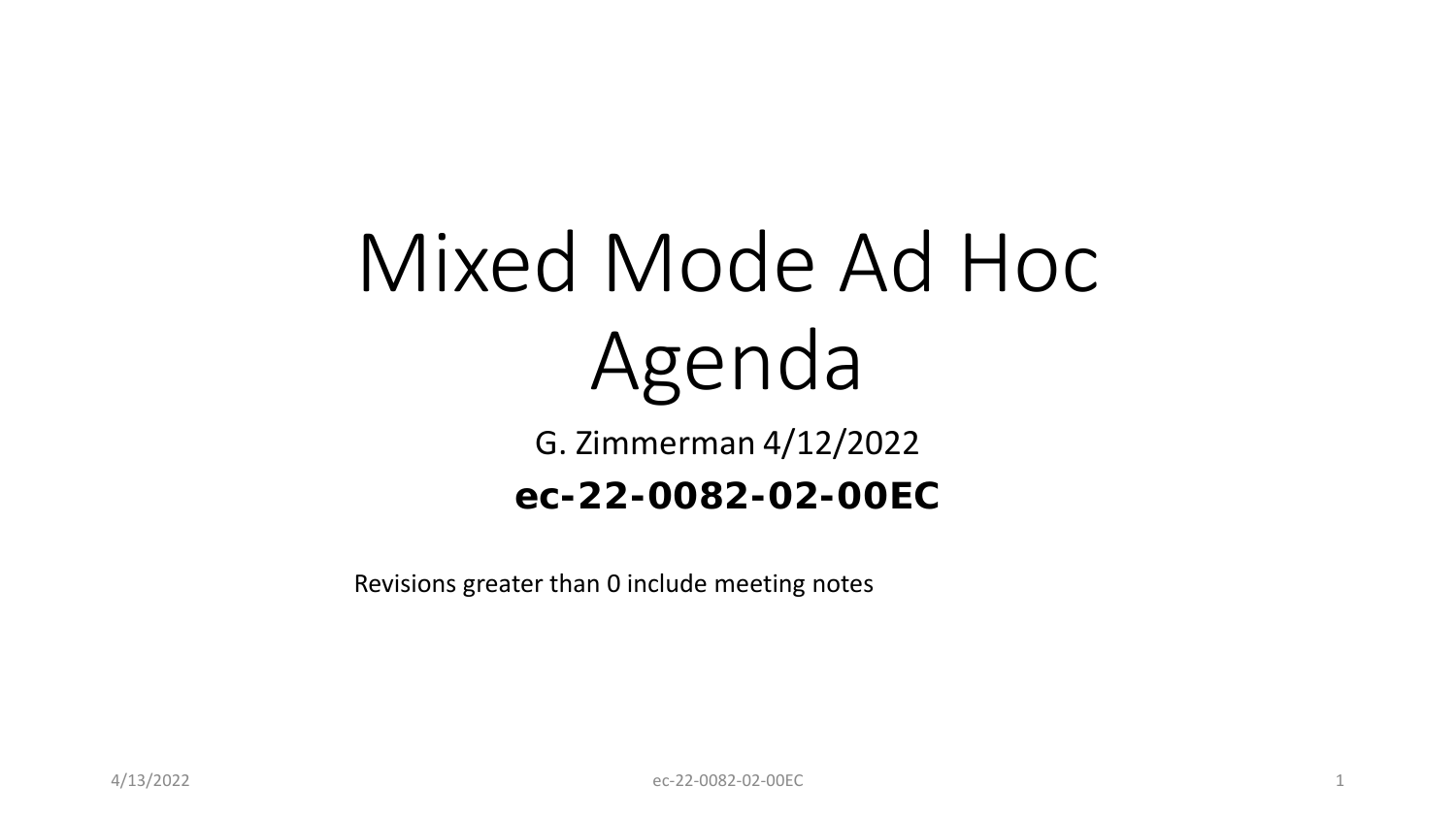## Meeting details/attendance

- Meeting held 1pm-2pm Pacific time, via WebEx
- See attendance at right:
- Chair & Notes: George Zimmerman
- Next meeteing: After May 802 Exec Comm testing of meeting

| <b>First Name Last Name</b> |              | <b>Affiliation</b>                              |
|-----------------------------|--------------|-------------------------------------------------|
| Edward                      | Au           | Huawei                                          |
| Clint                       | Chaplin      | SRA/Self                                        |
| Jodi                        | Haasz        | <b>IEEE</b>                                     |
| Chad                        | Jones        | Cisco Systems, Inc.                             |
| Stephan                     | Kehrer       | <b>Hisrchmann Automation and Control GmBH</b>   |
| <b>Stuart</b>               | Kerry        | OK-Brit/Self                                    |
| Andrew                      | <b>Myles</b> | Cisco Systems, Inc.                             |
| <b>Mark</b>                 | Nowell       | Cisco Systems, Inc.                             |
| Glenn                       | Parsons      | <b>Ericsson AB</b>                              |
| Al                          | Petrick      | Skyworks                                        |
| Clint                       | Powell       | Meta (Facebook)                                 |
| <b>Max</b>                  | Riegel       | Nokia                                           |
| Benjamin                    | Rolfe        | <b>BCA</b>                                      |
| Lisa                        | Ronmark      | Face-to-Face Events                             |
| Jon                         | Rosdahl      | Qualcomm Incorporated                           |
| Jessy                       | Rouyer       | <b>Nokia</b>                                    |
| <b>Steve</b>                | Shellhammer  | Qualcomm Incorporated                           |
| Dawn                        | Slykhouse    | Face-to-Face Events                             |
| Robert                      | Stacey       | <b>Intel Corporation</b>                        |
| George                      | Zimmerman    | CME Consulting / ADI, APL Group, Cisco Systems, |
|                             | (Chair)      | CommScope, Marvell, SenTekse LLC                |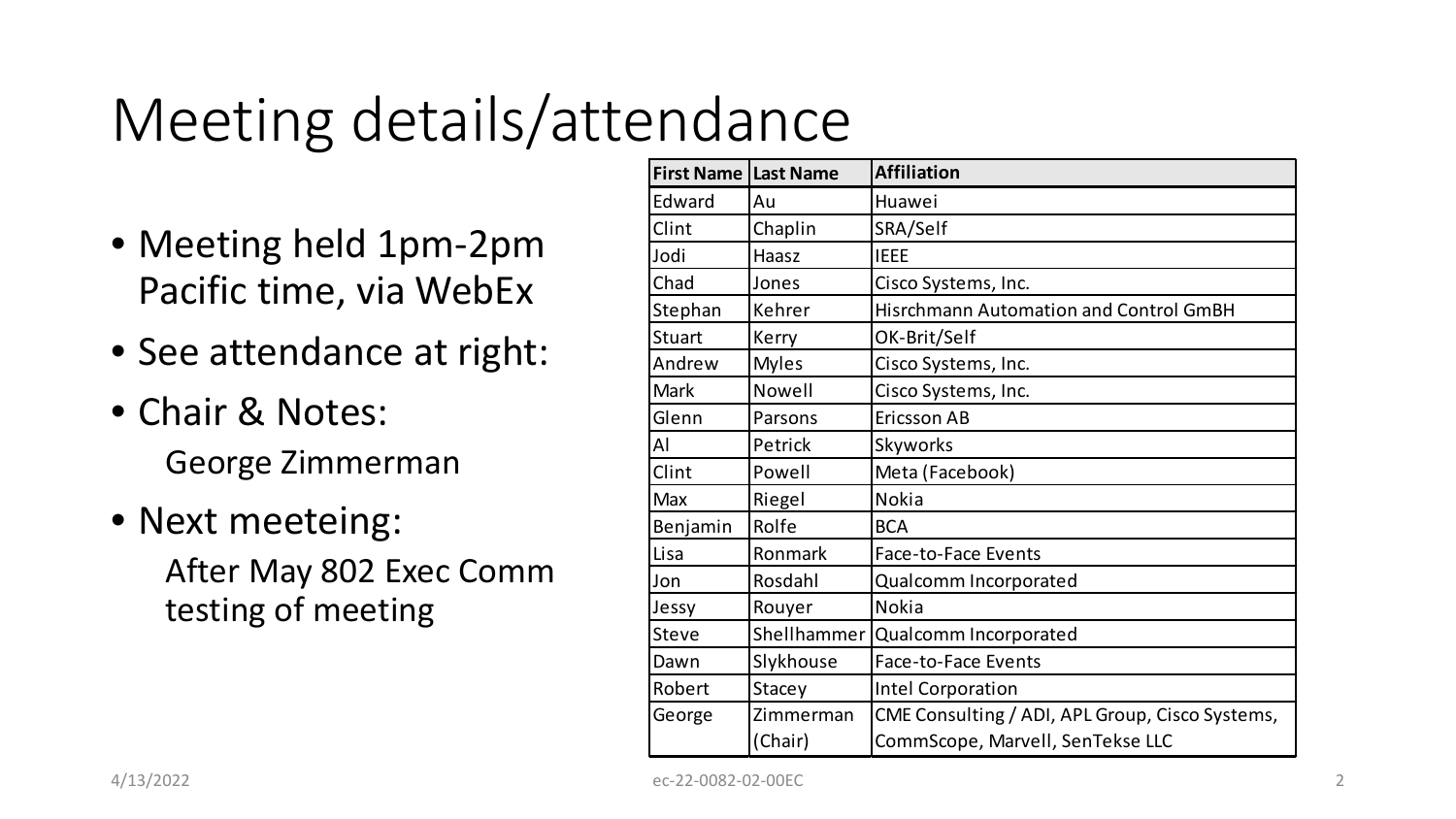## Meeting Goals

- Communicate July meeting mixed-mode plans
- Identify volunteer interfaces (e.g. computer adapters) needed
- Identify key points of volunteer training
- Identify any key points to test on EC dry run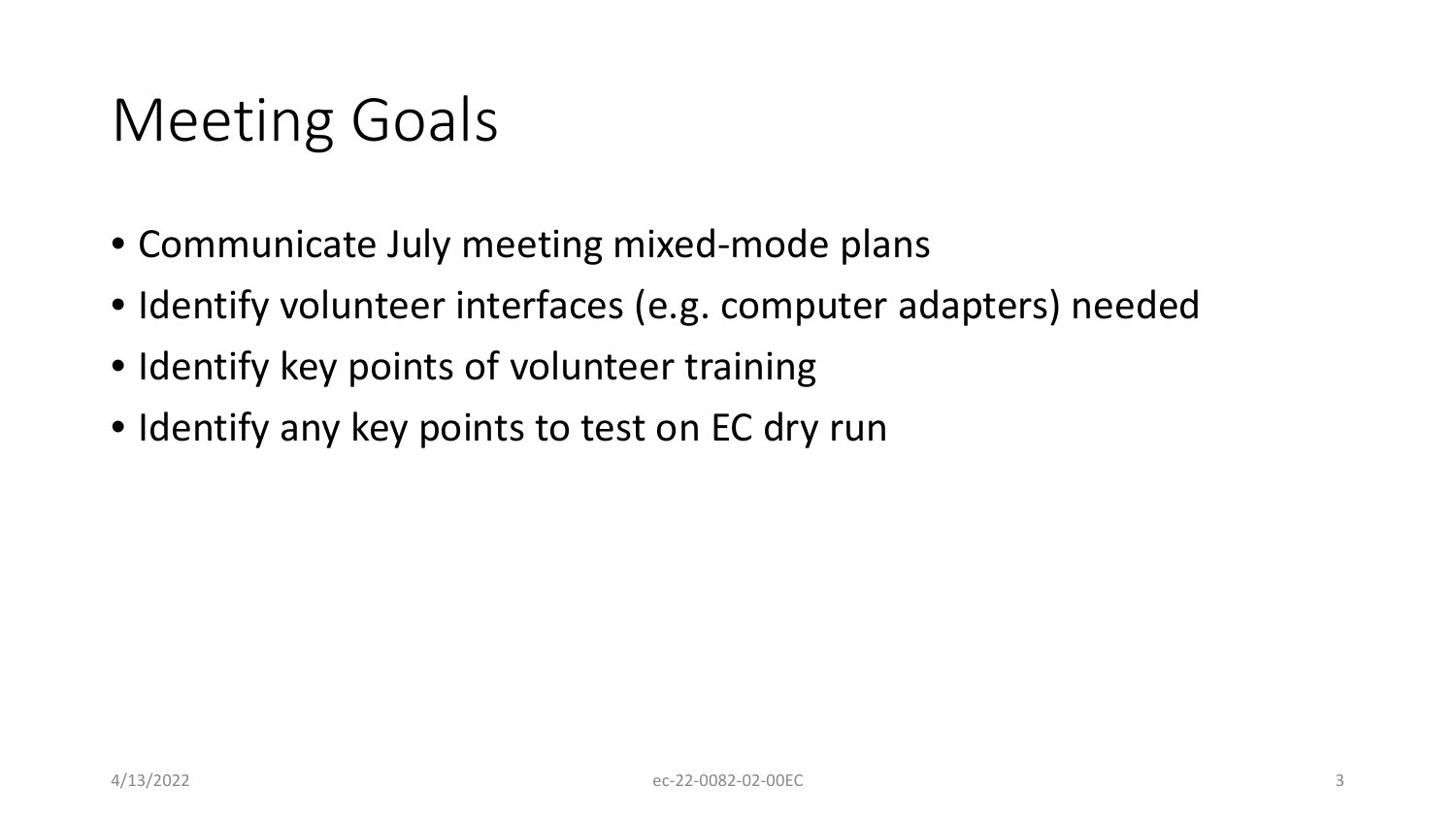Assumptions – from Guidelines doc Reminder from prior work…

- 'Webcast live meeting' model (Not 'Co-located virtual)
	- Guiding principle including remote participants should minimally impact the nature of the face-to-face meeting
- Leave long-term decisions open
	- Not discussing in this meeting
- Leave policy decisions for the EC if they wish to set them
	- Not discussing in this meeting
- Rely on Chair to control the conversation in the room
- Participants can give presentations, question/debate, and vote remotely or in person
	- Chair/mixed-mode manager will monitor & provide access
	- NO VIDEO from room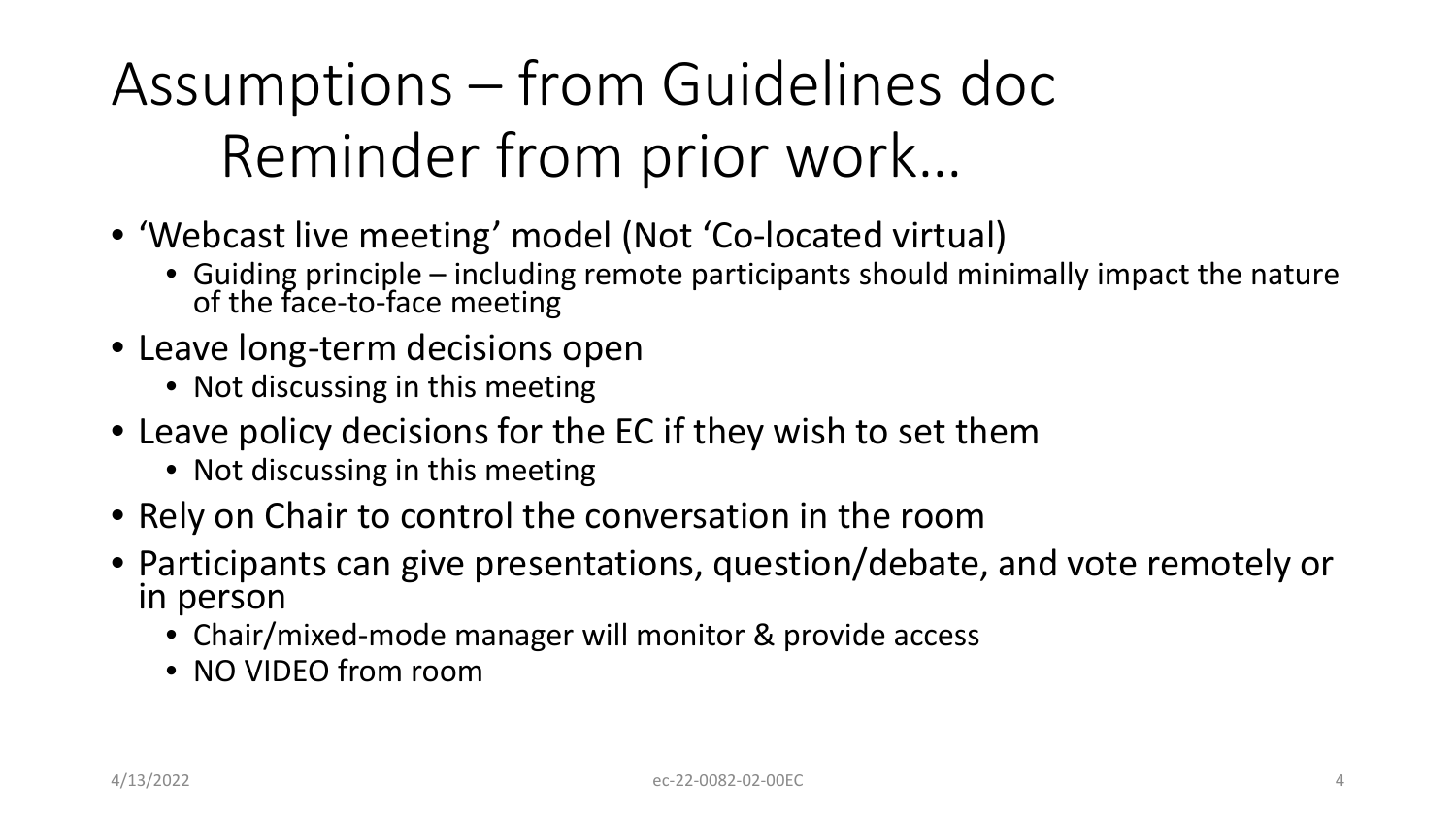### Mixed Mode Meeting requirements - (1)

- 1. Local room requirements:
	- a. hear local participants (some microphones may be needed and the number is per size of room).
	- b. See presentations (projection of central machine or chair's machine for local observation).
	- c. Local Queue management is by lining up to microphone.
	- d. Provide local audio and screen presentation to remote participants (WebEx, Zoom, Proprietary)
	- e. Hear remote participants (audio from remote should seamlessly be injected in the local room.)
	- f. Remote Queue management to be integrated with local participants queue (Chair may need a VP to watch and manage fair queue access)
	- g. Remote presentations need to be presented to Local room. (central machine or chair's machine to project remote shared



Page 8

doc: 802 EC-22/0080rPen).

2022 April IEEE 802 Telecon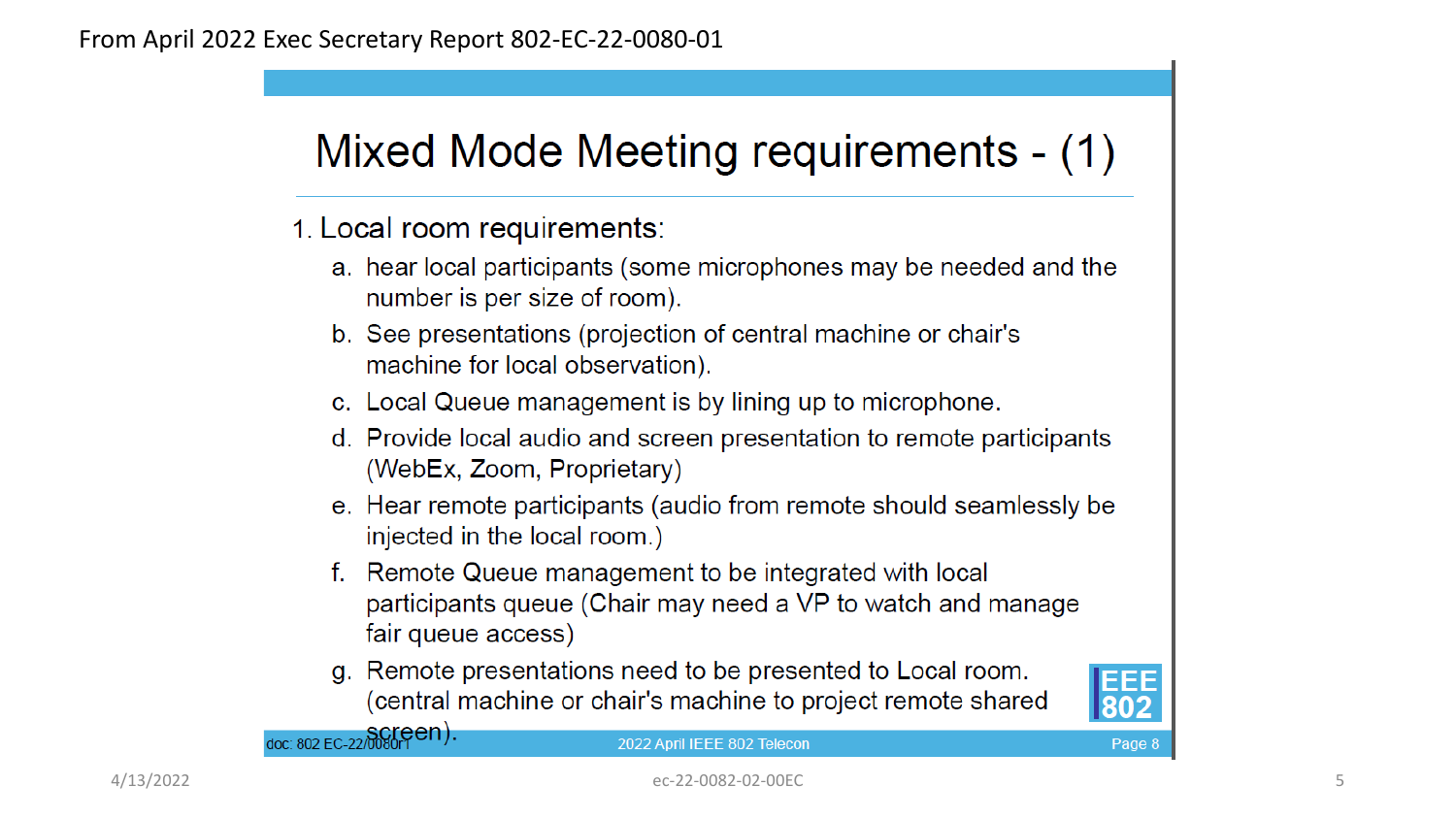### Mixed Mode Meeting requirements- (2)

2. Remote access requirements:

- a. Hear local participants (Local participants need to speak into microphone to ensure injected into remote system)
- b. See Local or Remote presentations (projection of central machine or chair's machine into remote access tool).
- c. Request remote queue (need to indicate desire to speak and be called on when appropriate).
- d. Speak Need to be able to speak to the Local and remote participants
- e. Present Need to be able to have a remote presenter (this can be done by the central machine or chair's machine or sharing of remote screen).



#### 2022 April IEEE 802 Telecon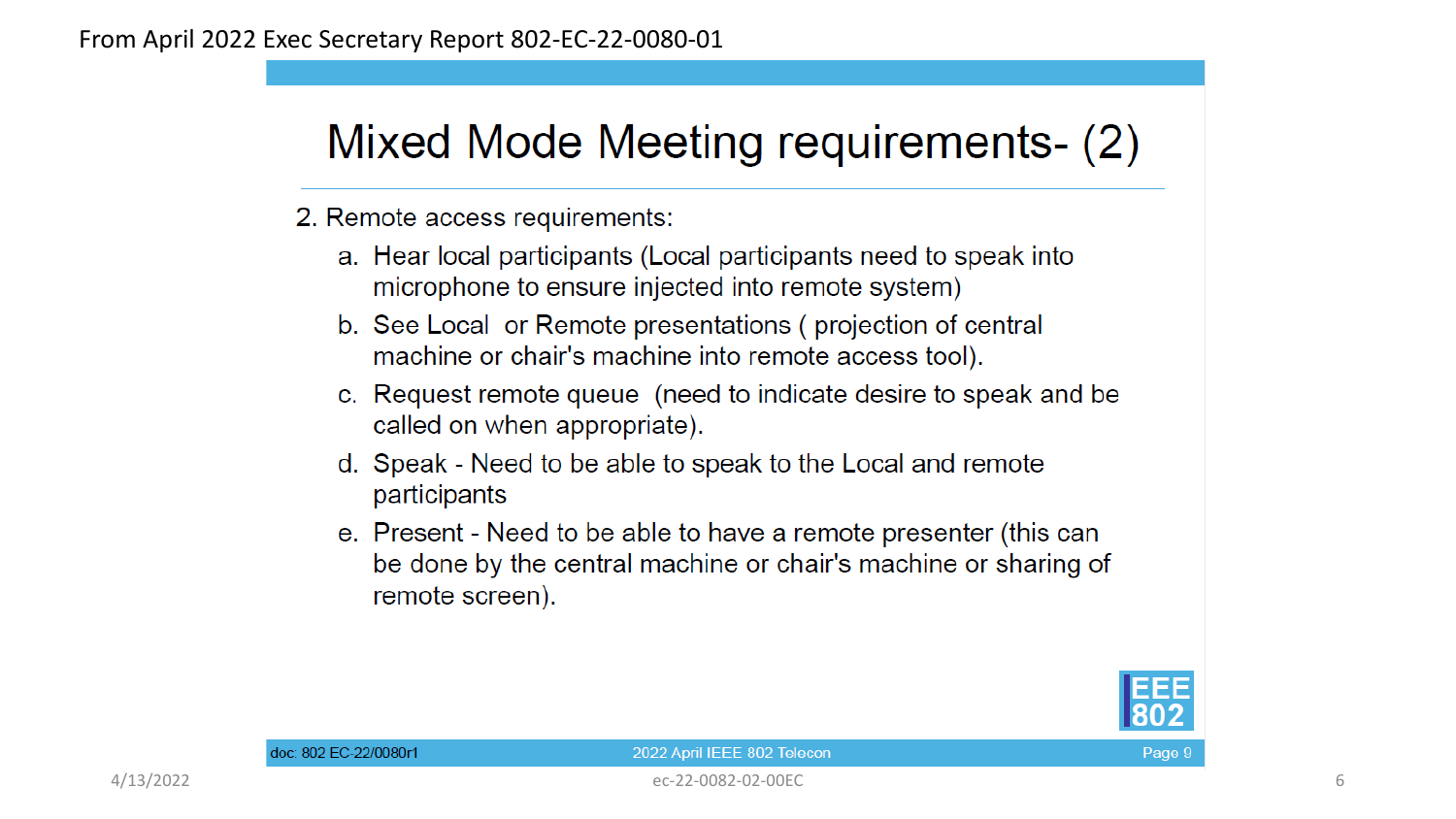### Mixed Mode Meeting requirements - (3)

- 3. General requirements
	- a. Local room to integrate local and remote audio
	- $b<sub>1</sub>$ Local room to have a method of sharing remote info to local screen
	- No requirement for local participants to login to "see" remote  $C<sub>1</sub>$ information.
	- Explicitly preclude local participants from connecting audio to d. prevent audio feedback loop.



Page 10

4/13/2022 ec-22-0082-02-00EC 7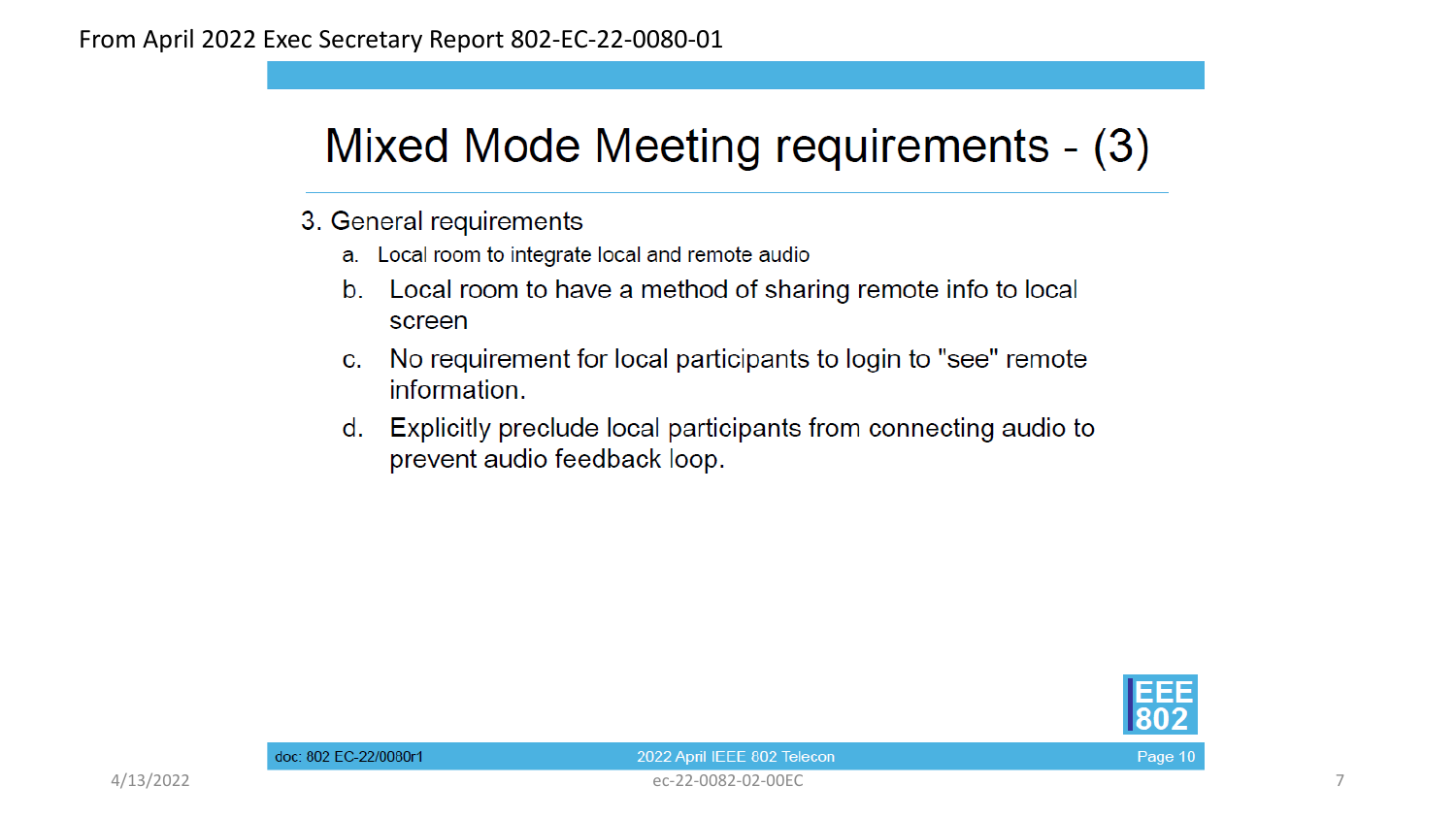### Draft Room Resource Allocation

#### Big meetings (≥ 100, e.g., WG plenaries)

- Head table (4)
- 1 projector/screen
- 2 tables mics
- 1 or 2 floor mics
- Sound system (speakers, sound board, etc.)

Medium meetings (35-100, e.g., Task Forces)

- Head table (2)
- 1 projector/screen
- 1 table mic
- 1 floor mic
- Sound system (speakers, sound board, etc.)

#### Smaller meetings (30 or less)

- U-shaped or board meeting setup
- 1 room microphone
	- Portable or speakerphone-type
- Sound system (speakers, sound board, etc.)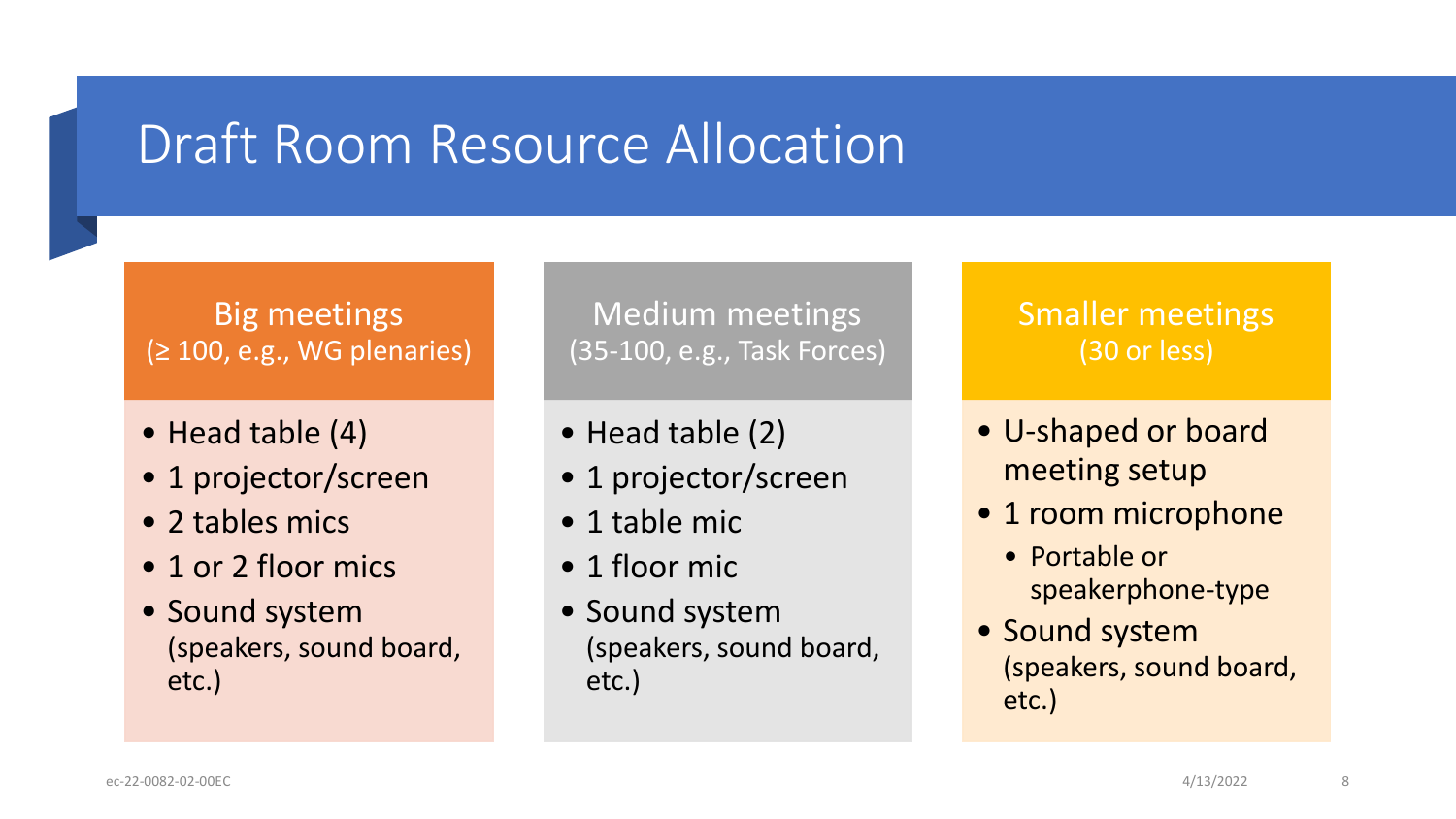## Meeting Details/Presentation/Voting

- WG Chair needs to identify a point person to host the 'room computer' for each meeting (block - e.g., WG, Task Force, etc.)
	- One computer per meeting (block) plugged into the presentation (extra device)
		- Don't want to be switching presenter computers
		- Connected to conference tool
		- Computer interface requirements: HDMI + optional audio-jack (to be finalized)
- WG Chair needs to determine and communicate document upload requirements so that the room computer can access it
	- Preferably with deadline before start of meeting
	- For example upload to mentor, or to chair for posting to website
- WG Chair to decide and communicate rules and logistics for voting and participation (e.g., WG voters only? All in room?)

#### *Please let Face-to-Face, Exec Secretary & Treasurer know any assumed needs*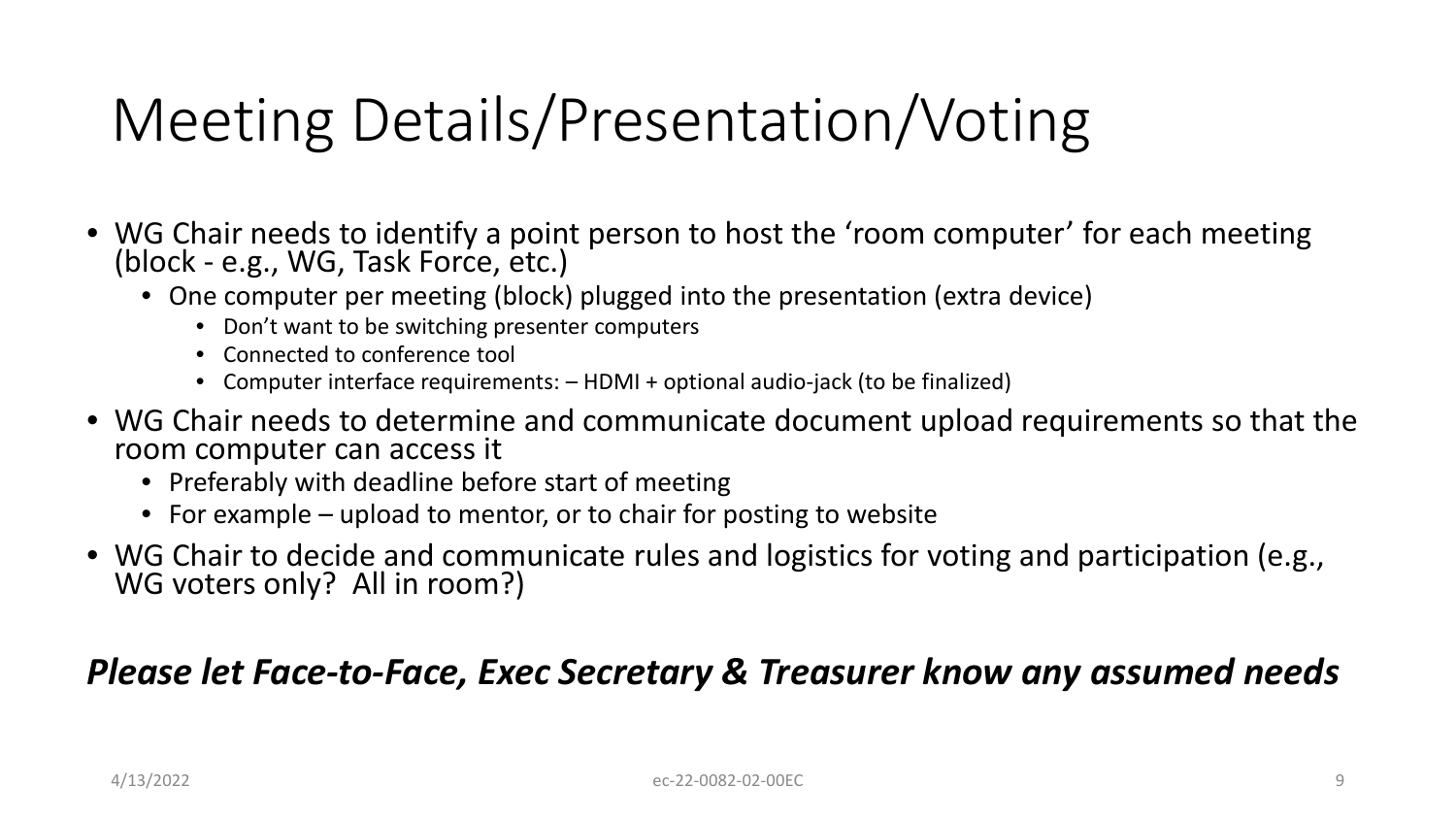## Testing and Training

- Test with EC members on site during May telecon
- Training session with short-deck (provided to WG chairs) in Mid June (try for first week of June)
	- Suggested for meeting leaders (TF chairs, vice chairs, etc.)
	- Discussion of key questions (from discussion):
		- Dedicated PC or facility-provided PC? (or a mix...)
			- Get question out to chairs ASAP, possibly have a small number of laptops just in case…
			- Get specs from site -
		- Test small meeting microphone scenario
		- Test low-cost remotes at site chromebook/ipad/android tablet
		- Individual presenters log into conference tool to present with audio muted on entry or not connected. (try testing with a couple presences)
		- Need to minimize overlaps with some sensitivity to potential leaders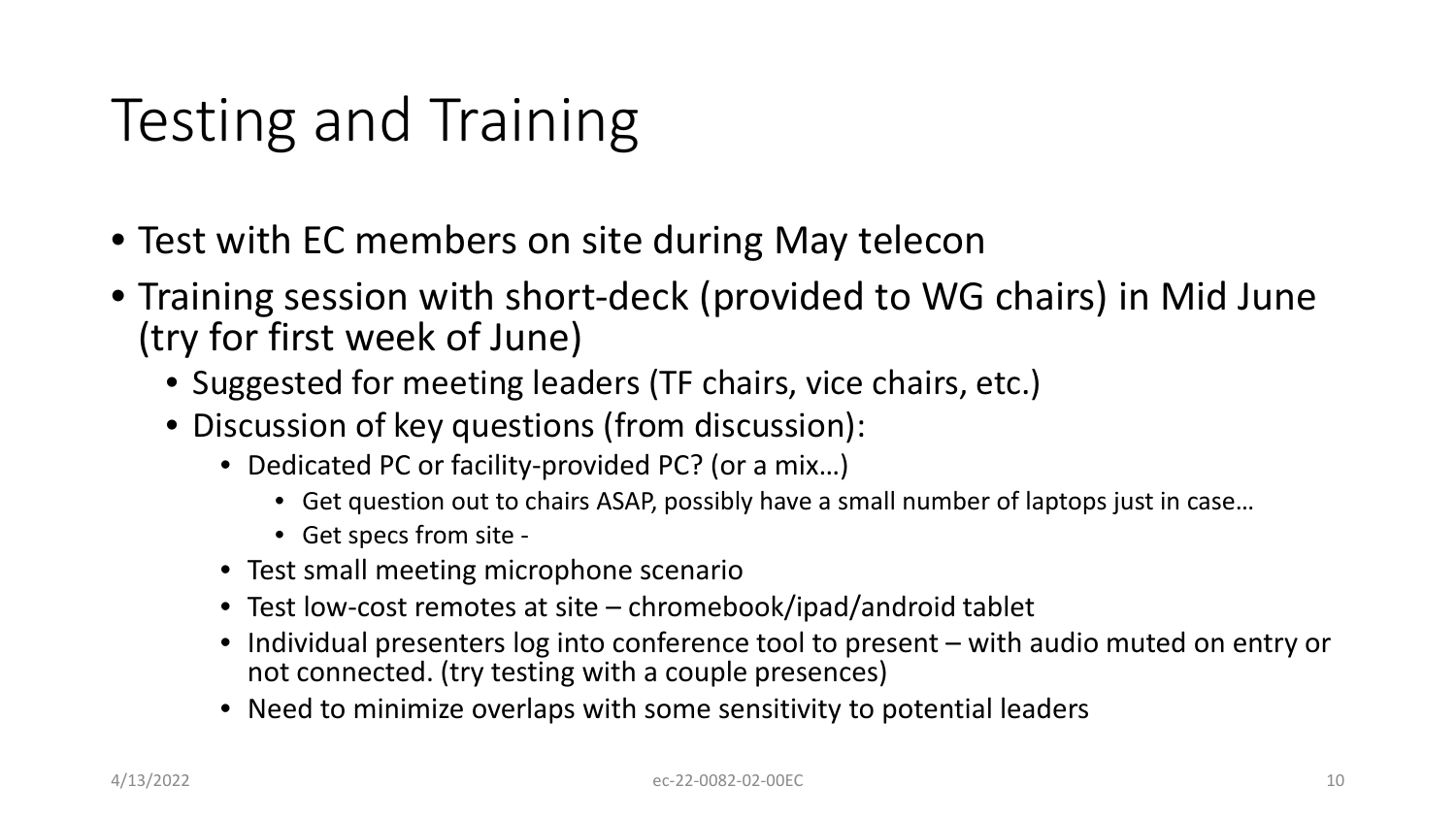## Further Meeting Details

- Subgroup meeting size & needs will need to be set in advance of the meeting
	- Poll your groups... \* need typical, not worst-case
	- Communicate to your Working Group's meeting planning representative
	- Need soon... Email forthcoming to WG chairs